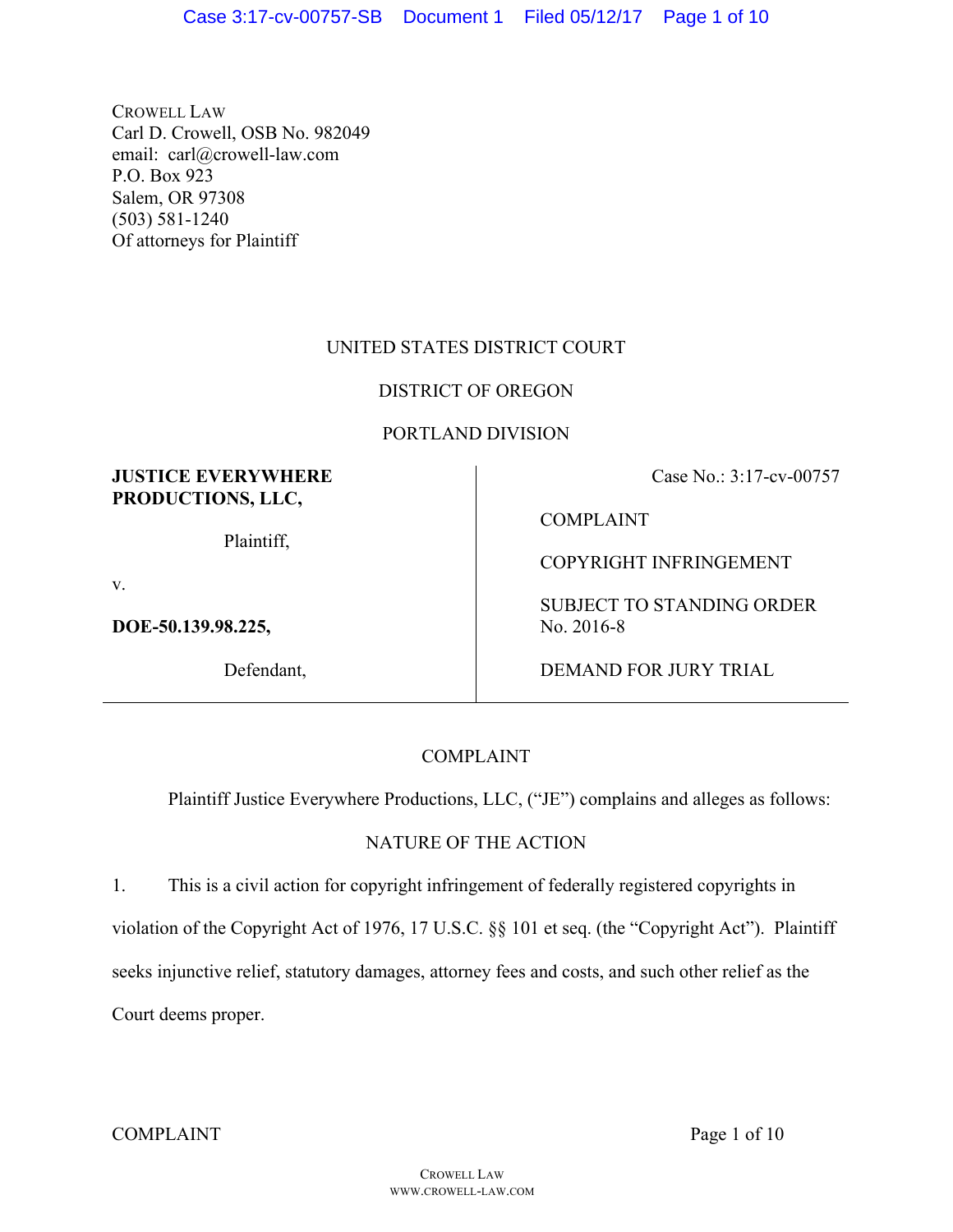2. This action is subject to and governed by Standing Order 2016-8, the Case Management Order governing peer-to-peer copyright enforcement actions in this District.

## JURISDICTION AND VENUE

3. This Court has subject matter jurisdiction pursuant to 28 U.S.C. §§ 1331 and 1338(a).

4. Venue in this district is proper pursuant to 28 U.S.C. § 1391(b) and 28 U.S.C. § 1400(a) as the Defendant is believed to reside in this district.

# PARTIES

# **PLAINTIFF**

5. Plaintiff Rights of Justice Everywhere Productions, LLC is a Georgia Limited Liability Company corporation with principal offices in Los Angeles, California and an affiliate of Hannibal Classics, a production company with a notable catalog of major motion pictures.

The Rights of Justice Everywhere Productions, LLC

6. *Vengeance: A Love Story* is a motion picture released internationally, and with an upcoming 2017 domestic release.

7. *Vengeance: A Love Story* is protected by the Copyright Act and registrations including Pending Ser. Req. # 1-4488527401, dated March 1, 2017. Exhibit 1.

8. Under The Copyright Act, Justice Everywhere Productions LLC is the proprietor of copyrights and related interest needed to bring suit.

9. The motion picture contains wholly original material that is copyrightable subject matter under the laws of the United States.

10. The motion picture is currently offered for sale in commerce, being a major motion picture released in theatres internationally.

## COMPLAINT Page 2 of 10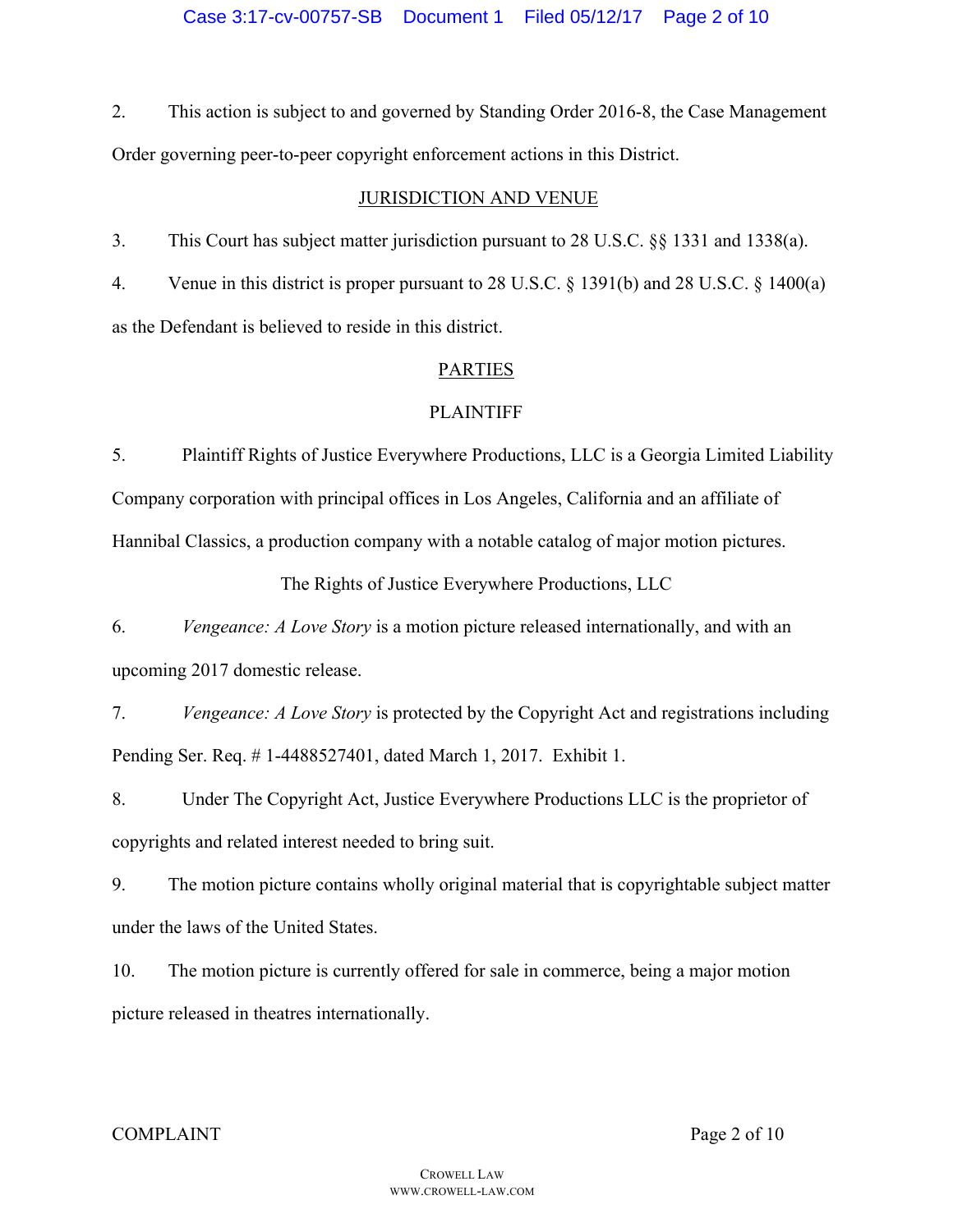11. Defendant had notice of Plaintiff's rights through general publication and advertising and more specifically as identified in the content of the motion picture, advertising associated with the motion picture, and copies, each of which bore a proper copyright notice.

12. Justice Everywhere Productions, LLC comes to court seeking relief as the motion picture *Vengeance: A Love Story*, while still anticipating a release in the United States, was pirated and trafficked in the BitTorrent network and is being illegally downloaded and distributed countless times worldwide with many confirmed instances of infringing activity traced to Oregon.

### THE DEFENDANT

13. The defendant identified herein as Doe-50.139.98.225 is currently known by their Internet Protocol ("IP") address 50.139.98.225 that was observed by Plaintiff's investigator, Maverickeye, as distributing Plaintiff's motion picture.

14. Through geolocation, the IP address used by the Defendant has been traced to the State of Oregon and this judicial district.

15. The Defendant has been observed and confirmed as distributing Plaintiff's motion picture and other copyrighted content persistently and consistently on over 1,800 occasions over an extended period of time.

16. The Defendant has also been observed as associated with the peer-to-peer exchange of over 100 other copyrighted titles through the BitTorrent network. As such the Defendant's conduct is clearly willful and persistent.

17. The volume of activity and titles associated with the Defendant's IP address indicates that the Defendant is likely the primary subscriber or someone who resides with the subscriber as

#### COMPLAINT Page 3 of 10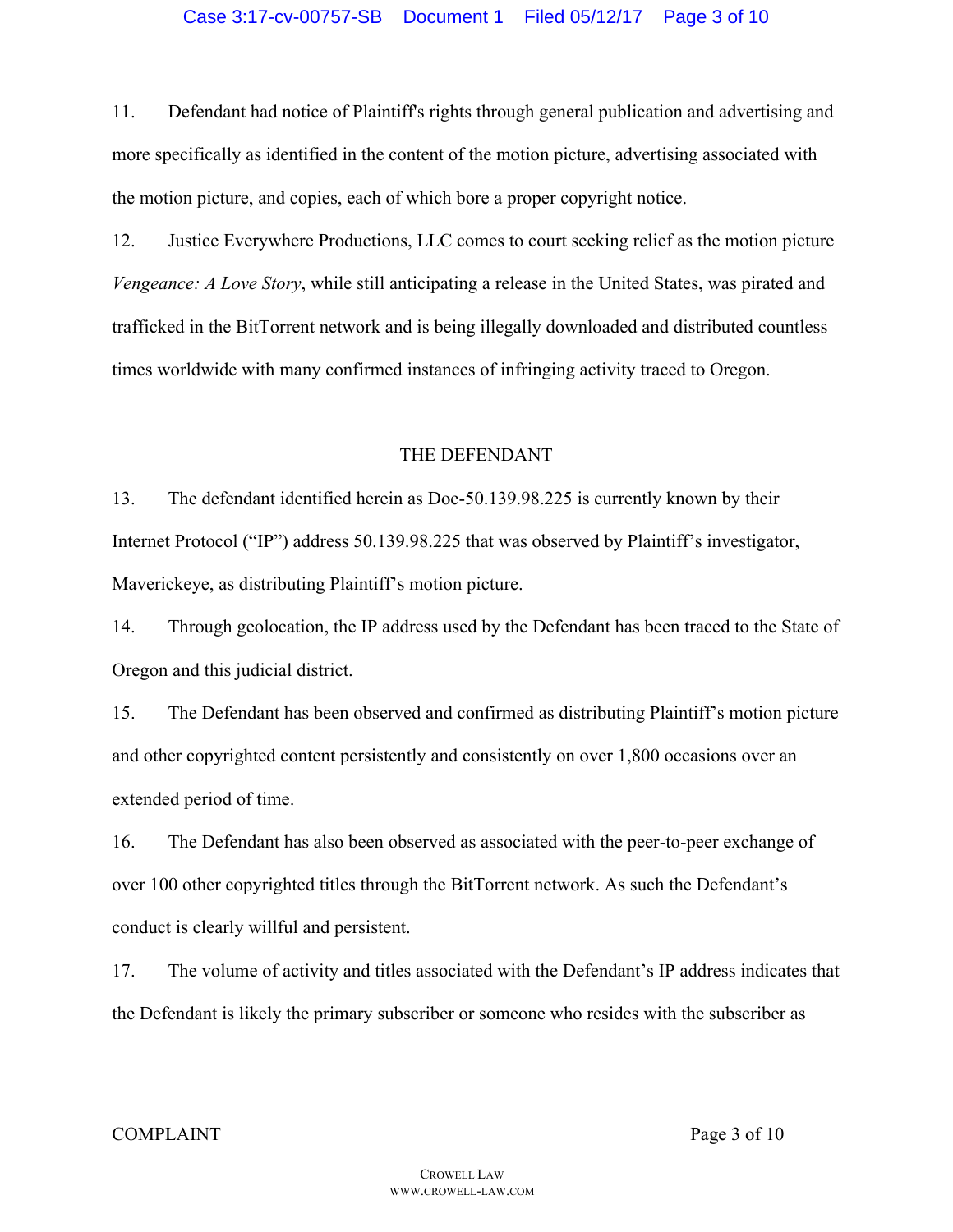## Case 3:17-cv-00757-SB Document 1 Filed 05/12/17 Page 4 of 10

such activity indicates the Defendant is an authorized user of the IP address with consistent and permissive access.

18. The volume of activity and titles associated with Defendant's IP address indicates that the Defendant is not a young child.

19. Prior to filing the present suit the Defendant was sent a number of notices pursuant to 17 U.S.C. 512(a), a/k/a DMCA Notices. One such notice is attached as Exhibit 2.

20. Despite such notices the Defendant persisted in infringing the rights of Plaintiff and others, including the repeated selection, download and distribution of new content in violation of the Copyright Act and continues to do so as of the filing of this Complaint.

21. The Defendant's IP address was at that time of observed infringement managed by Internet Service Provider ("ISP") Comcast, who on information and belief generally assigns an IP address to a single party for extended periods of time, often for months, and provides Wi-Fi systems with notable pre-installed security and passwords.

22. Defendant's ISP provides notices and information to its customers about the importance of security, informing them that they are responsible for the activity associated with their account and cautioning subscribers against allowing third party or non-authorized access.

23. The records maintained by the ISP should be able to identify either the Defendant, or the subscriber who contracted with the ISP for service who in turn is likely to have knowledge that will lead to the identity of the Defendant.

24. Plaintiff intends to seek discovery, including issuing a subpoena for records from the ISP to ascertain the true identity of the Defendant and further discovery as may be needed pursuant to Standing Order 2016-8.

#### COMPLAINT Page 4 of 10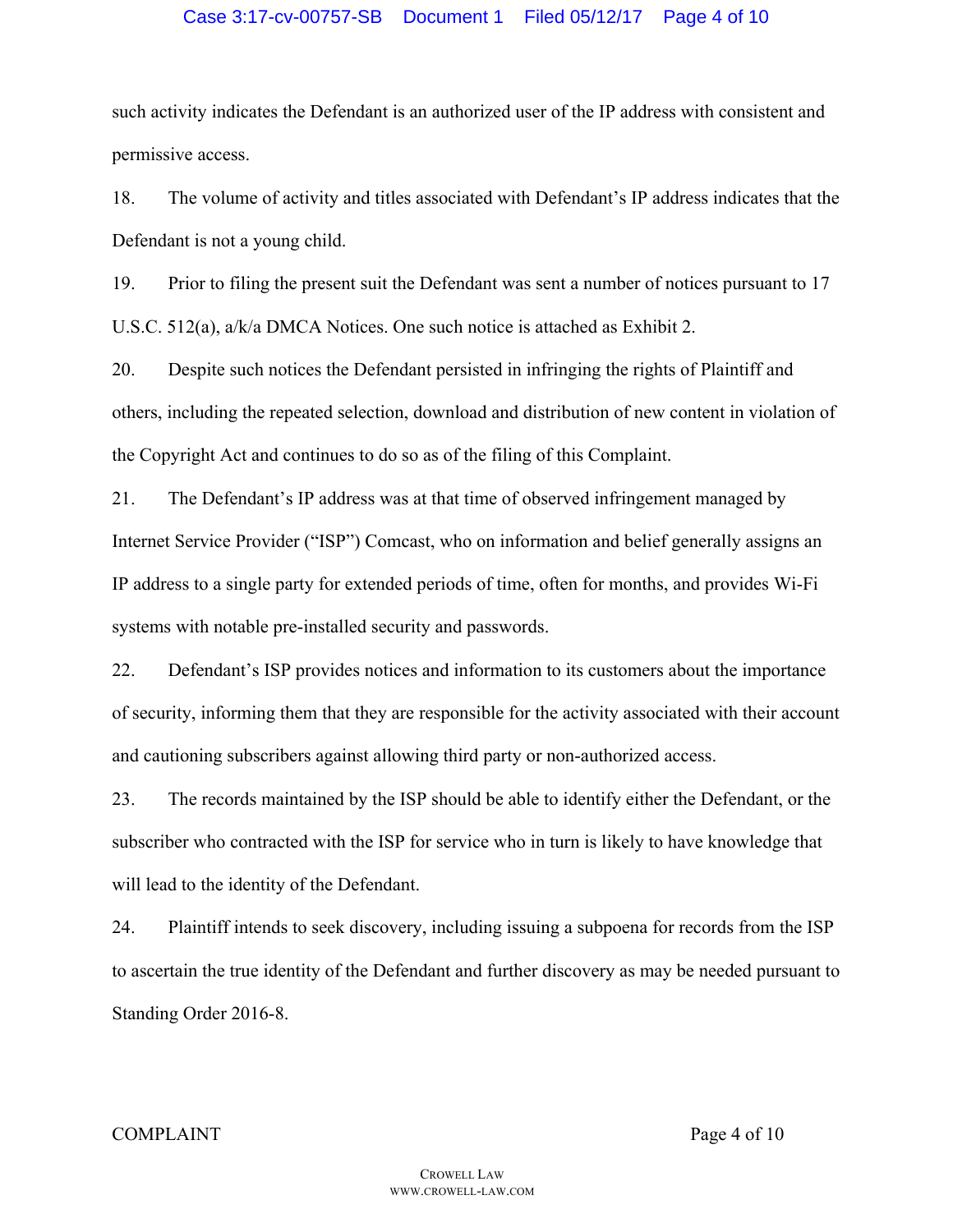### PEER-TO-PEER INTERNET PIRACY IN GENERAL

#### *Operation*

25. BitTorrent, also known as peer-to-peer file sharing, has become one of the most common systems for users to illegally dispense and share huge amounts of data in digital format, including motion pictures.

26. The BitTorrent protocol enables computers to exchange large files (such as motion pictures) without creating a heavy workload for any individual source/computer. It allows users to interact directly with each other to: (1) make files stored on a user's computer (e.g., motion pictures) available for copying by other users; (2) search for files stored on other computers; and (3) transfer exact copies of files from one computer to another over the Internet.

27. The use of BitTorrent requires multiple intentional acts. A user must load specific software, use the software to join the network, search for a file, and then select the file they wish to download. As each user or peer joins the network and requests a copy of a file, they form a type of social contract to not only download the file, but to be a part of the network to allow the file to be downloaded by others. Each new peer requesting the file receives pieces of the data from each peer who already has downloaded the file, and then in turn makes that content available to others.

28. Since the BitTorrent protocol also generally limits a peer's ability to download unless he or she also uploads or shares, there is substantial incentive for each peer to remain online and continue to make files available for other peers to download because this will maximize his or her download speed and access to additional content.

29. The Defendant in this action has been observed as making Plaintiff's motion picture available to others in furtherance of the BitTorrent network.

#### COMPLAINT Page 5 of 10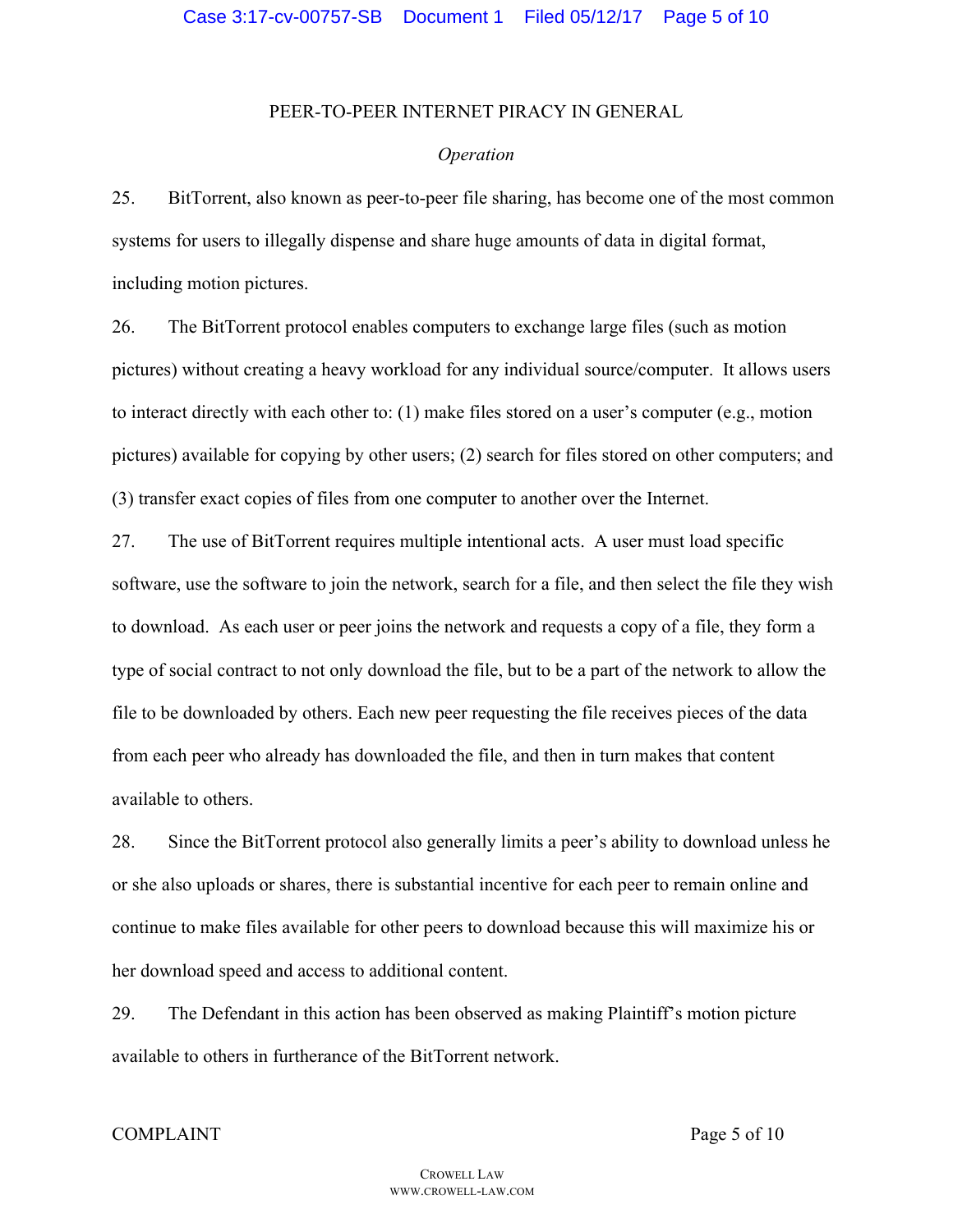#### *The Business of Piracy*

30. Internet piracy and in particular BitTorrent piracy, though known as peer-to-peer file sharing, is often a for-profit business as many software clients, torrent sites, and networks generate millions of dollars in revenue through sales and advertising.

31. To increase the value of the advertising and sometimes subscription access sold by torrent sites, many parties work to expand the pool of available titles and speed of downloads available by increasing the number of member peers and thus the desirability of their clients and networks. To accomplish this they often reward participants who contribute by giving them faster download speeds, greater access, or other benefits.

32. Defendant's participation in the BitTorrent exchange of Plaintiffs' motion pictures is the type of activity that torrent sites use to promote their business and likely directly furthered the for-profit business of at least one torrent site.

33. Many parties, and possibly Defendant, have been compensated for their participation in expanding the availability of pirated content to others through BitTorrent networks, including Plaintiffs' motion pictures, even if only through being granted greater access to other pirated content.

34. The use of BitTorrent does more than cause harm through the simple theft of intellectual property. The BitTorrent distribution of pirated files is a model of business that profits from theft through sales and advertising and provides a system of rewards and compensation to the participants, each of whom contribute to and further the enterprise.

35. Based on activity observed associated with the Defendant's IP address, the Defendant is a prolific proponent of the BitTorrent distribution system advancing the BitTorrent economy of piracy.

#### COMPLAINT Page 6 of 10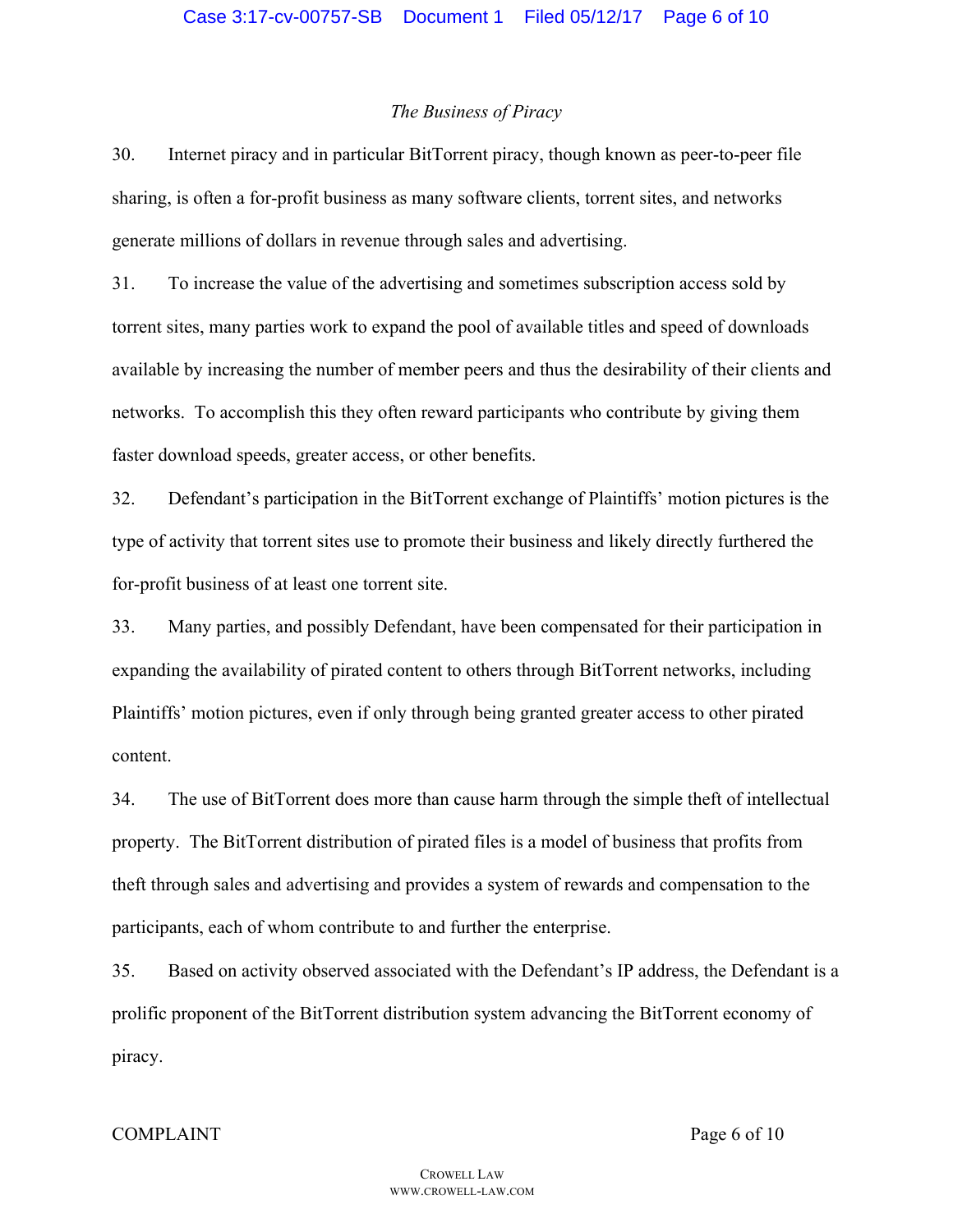### *Harm to Plaintiff and Others*

36. Digital piracy, including BitTorrent piracy, costs the entertainment industry over \$80 billion per year.

37. Nationwide the film and television industry supports over 1.9 million workers and contributes over \$19.3 billion in taxes.

38. As noted by Senator Levin in Congressional hearings on peer-to-peer Internet piracy, "In the world of copyright law, taking someone's intellectual property is a serious offense, punishable by large fines. In the real world, violations of copyright law over the Internet are so widespread and easy to accomplish that many participants seem to consider it equivalent to jaywalking – illegal but no big deal. But it is a big deal. Under U.S. law, stealing intellectual property is just that – stealing. It hurts artists, the music industry, the movie industry, and others involved in creative work. And it is unfortunate that the software being used – called 'file sharing' as if it were simply enabling friends to share recipes, is helping create a generation of Americans who don't see the harm."

39. In Oregon the film and television industry provides over 6,800 direct jobs and 2,800 production related jobs paying \$269 million in wages.

40. In 2013, in recognition of the growing problems and challenges with counterfeiting and piracy, The Oregon House of Representatives passed House Memorial 2, which made the following findings:

Whereas the United States and other nations share the challenge of combating intellectual piracy and the counterfeiting of intellectual property such as … films… and technologies that affect the quality of life; and Whereas intellectual piracy and counterfeiting have a significant impact on Oregon's economy, and the economies of other states and of nations around the world, which results in job and earnings losses, reduced tax revenues and increased threats to public health and safety; and

…

COMPLAINT Page 7 of 10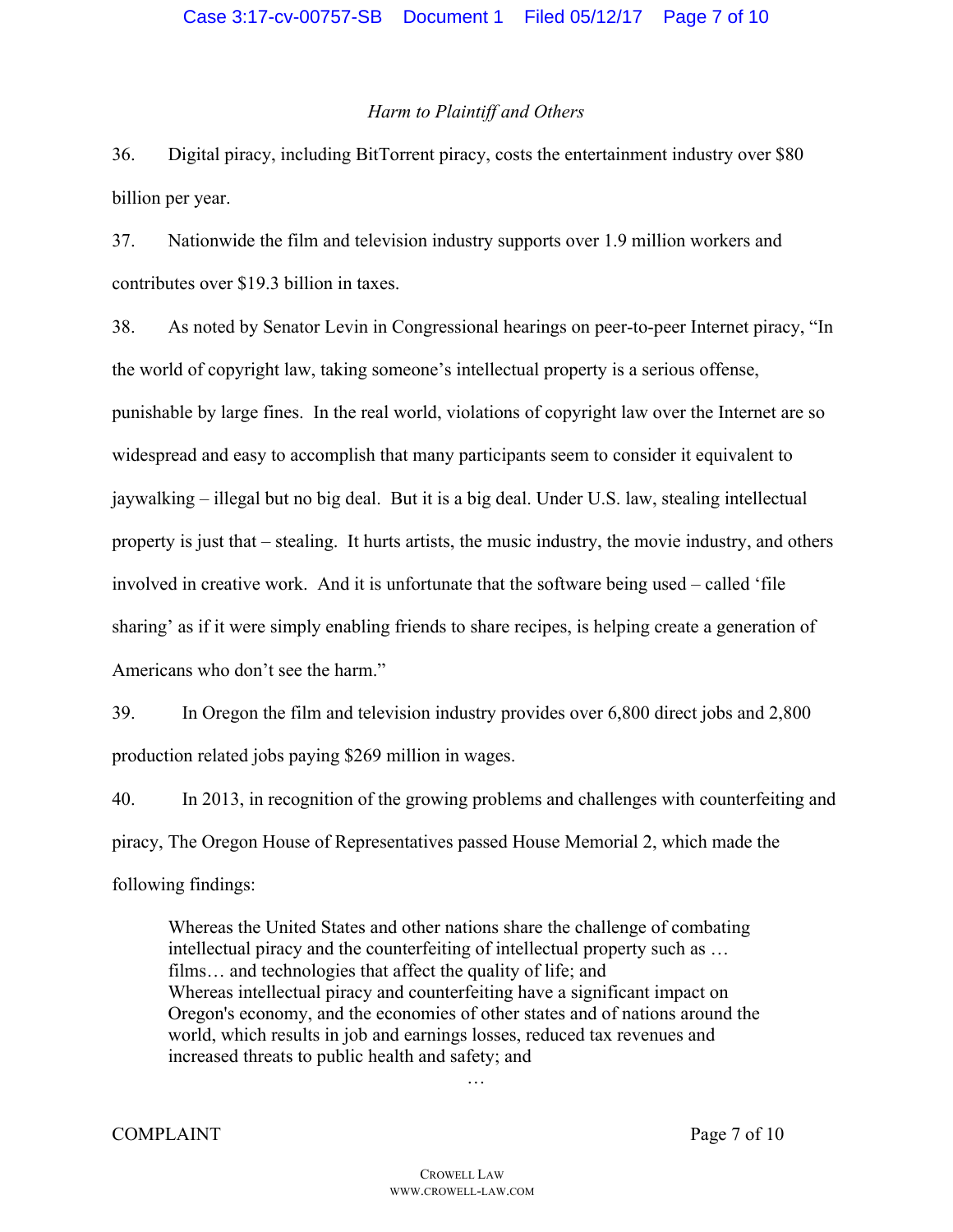Whereas protecting and enforcing intellectual property rights is crucial to the future of our innovation-based economy; and

Whereas industries that use intellectual property extensively generate nearly \$7.7 trillion in gross output and account for more than 60 percent of total exports from our nation; and

Whereas industries that use intellectual property extensively … employ more than 19 million Americans, whose salaries average about 60 percent higher than salaries in industries that do not make extensive use of intellectual property; and Whereas intellectual property infringement can undermine the nation's economic security; and

Whereas violations of intellectual property rights, ambiguities in the law and a lack of enforcement create uncertainty in the marketplace and in the legal system and undermine consumer trust; and

Whereas intellectual property, including trademarks, [are] essential …; and

… Whereas failing to adequately protect and enforce intellectual property rights will increase counterfeiting and illicit trade;

…

41. The impact of piracy is far greater than the mere loss of a single sale or loss due to the

distribution of one copy of a motion picture. Piracy undermines the economy, job base, and tax

base on which our citizens rely and promotes a general disregard for the rights of others and the

law.

42. As such it is clear that giving effect to 17 U.S.C. §§ 101 et seq., and the enforcement of

intellectual property rights, and in particular the fight against counterfeiting and piracy are

critical issues of importance to both the United States of America and the State of Oregon.

# **CAUSE OF ACTION**

# (Federal Copyright Infringement)

43. Plaintiff incorporates by reference each and every allegation set forth in the preceding paragraphs.

44. Defendant, without the permission or consent of Plaintiff, copied and distributed Plaintiff's motion picture through a public bittorrent network.

45. Defendant's actions infringed Plaintiff's exclusive rights under The Copyright Act.

# COMPLAINT Page 8 of 10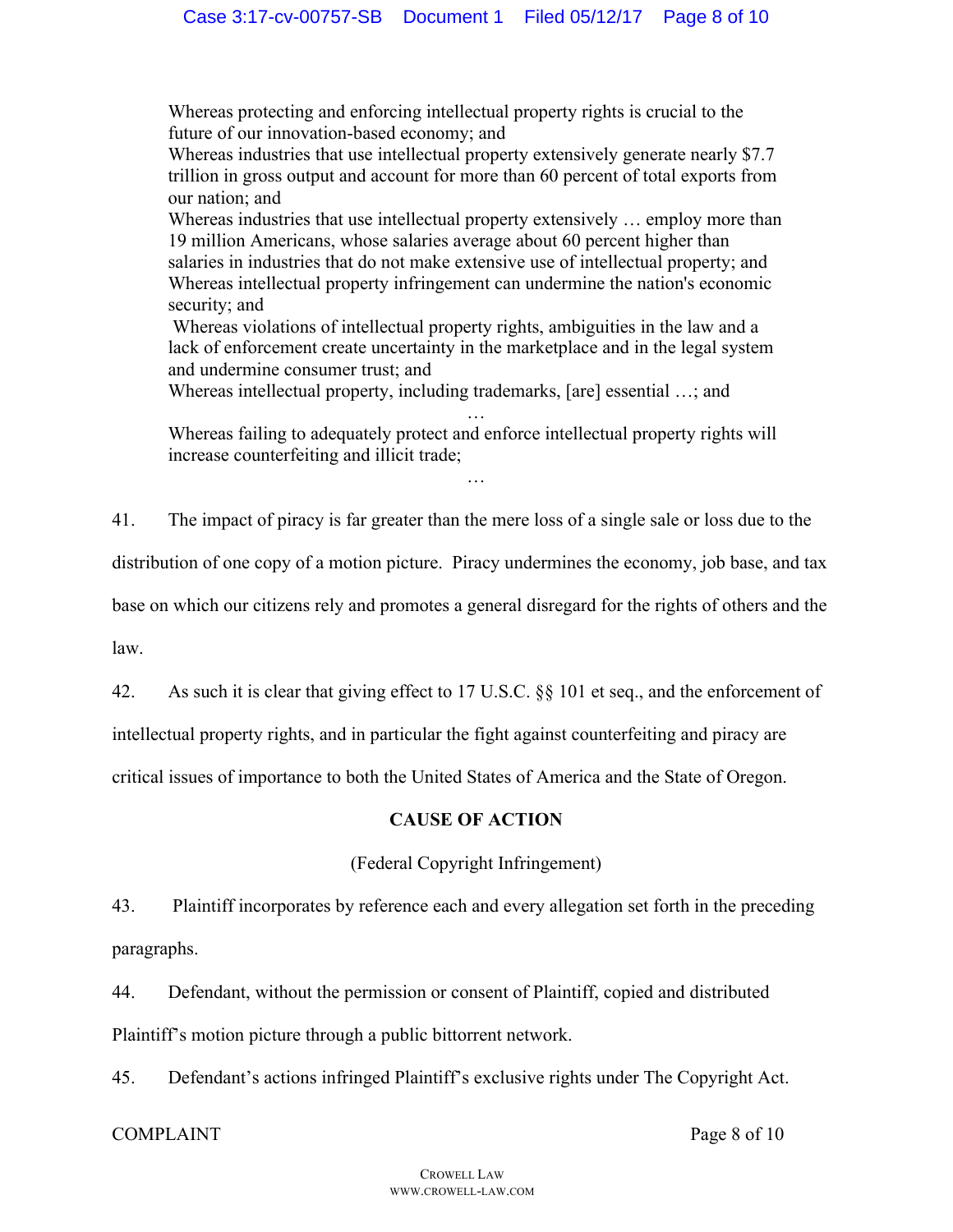## Case 3:17-cv-00757-SB Document 1 Filed 05/12/17 Page 9 of 10

46. The conduct of the Defendant has been with notice, willful, intentional, in disregard of and indifferent to Plaintiff's rights with the intent to cause Plaintiff harm and deprive Plaintiff of royalties and the benefit of Plaintiff's copyrights.

47. As a direct and proximate result of the Defendant's conduct, Plaintiff's exclusive rights under 17 U.S.C. § 106 have been violated.

48. Plaintiff is entitled to damages pursuant to 17 U.S.C. § 504 and attorney fees and costs pursuant to 17 U.S.C. § 505.

49. The conduct of the Defendant is causing and, unless enjoined and restrained by this Court, will continue to cause Plaintiff great and irreparable injury.

50. Pursuant to 17 U.S.C. §§ 502 and 503, Plaintiff is entitled to injunctive relief prohibiting the Defendant from further contributing to the infringement of Plaintiff's copyrights, the economy of piracy, and ordering that Defendant destroy all copies of the motion picture made in violation of Plaintiff's rights.

## **PRAYER FOR RELIEF**

WHEREFORE, Plaintiff prays for judgment against Defendant as follows:

- A. For a finding Defendant willfully infringed Plaintiff's rights;
- B. For entry of permanent injunction enjoining Defendant from direct, indirect or contributory infringement of Plaintiff's rights, except pursuant to a lawful license or with the express authority of Plaintiff. And further directing Defendant to destroy all unauthorized copies of Plaintiff's motion picture;

COMPLAINT Page 9 of 10